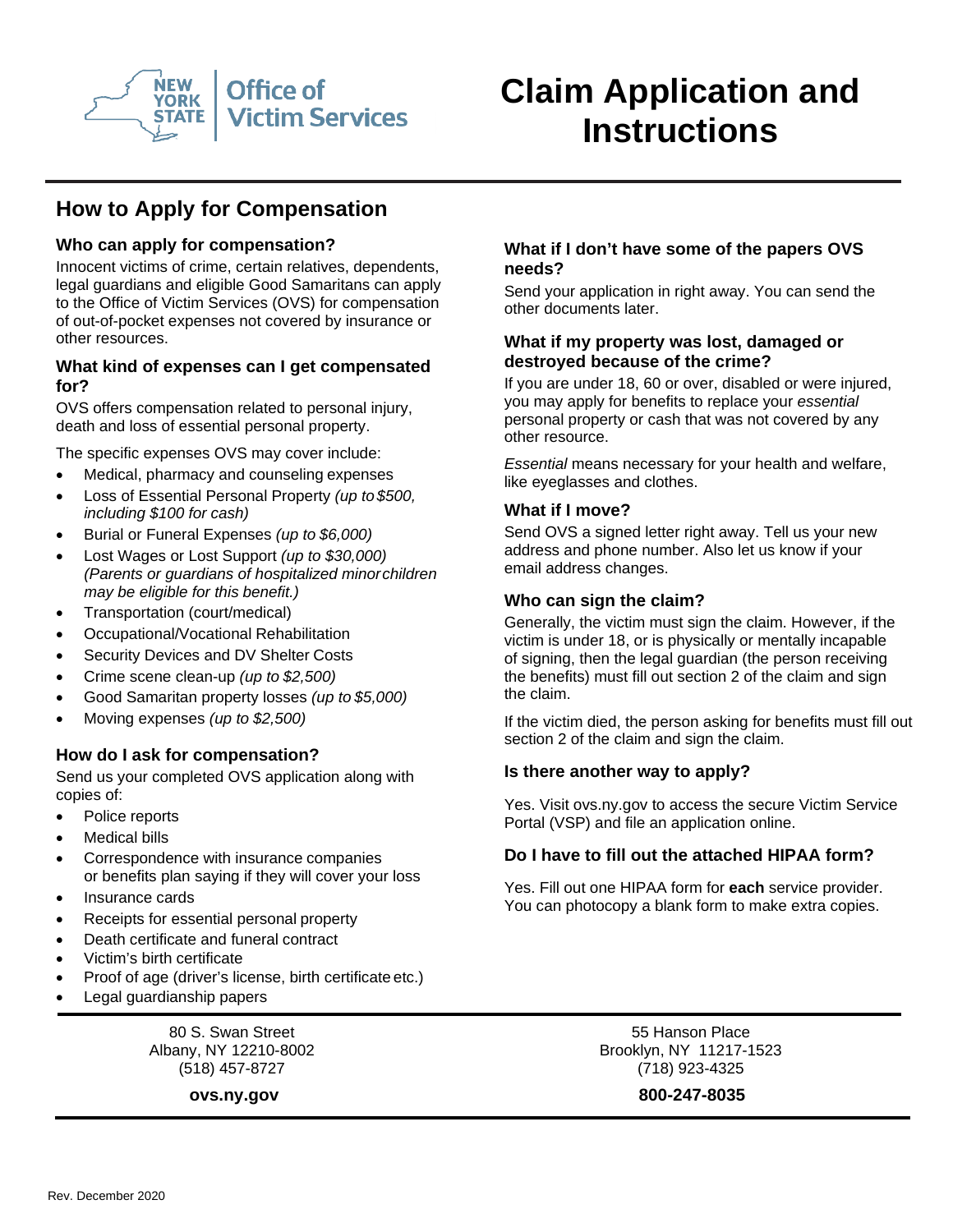## **Court Ordered Restitution Information**

#### *What is restitution?*

Restitution is compensation paid to a victim by the perpetrator of a criminal offense for the losses or injuries incurred as a result of the criminal offense. It must be ordered by the Court at the time of sentencing, and is considered part of the sentence.

Restitution is **NOT** for payment of damages for future losses, mental anguish or "pain and suffering."

When the District Attorney's (DA) office advises the Court that you have requested restitution or when the victim impact statement contained in the probation investigation report (pre-sentence, pre-plea or pre-disposition report) indicates that the victim seeks restitution, the Court must order restitution unless the interests of justice dictate otherwise. When the judge does not order restitution, the judge must clearly state his/her reasons on the record.

#### *What can I request as restitution?*

You can ask for any expense you incur as a result of the criminal offense – even for items the OVS may not be able to reimburse. Restitution may include, but is not limited to, reimbursement for medical bills, counseling expenses, loss of earnings, funeral expenses, insurance deductibles and the replacement of stolen or damaged property.

#### *Who is entitled to restitution?*

Anyone who has been the victim of a criminal offense and has suffered injuries, economic losses or damages can seek restitution. Many times, victims who deserve restitution do not request it. This can occur because victims are not aware that they are entitled to restitution, or do not know what steps to take to go about receiving the restitution they deserve.

#### *How do I ask for restitution?*

You should contact the DA's office and advise them of the extent of your injury, your out-of-pocket losses and the amount of damages you are requesting.

**It is your responsibility** to give the police, DA and, upon request, the local probation department copies of the bills and other documents showing the extent of your injuries, your out-of-pocket losses and the amount of damages you want considered by the Court. Your claim for restitution will be included in any probation investigation report (pre-sentence, pre-plea or pre-disposition report). Be sure to:

- Keep accurate records such as original receipts of any expenses you have as a direct result of the criminaloffense.
- Give copies of these receipts to the police, DA and local probation department.

You need to clearly explain your need for restitution as soon as possible to the DA, the victim/witness advocate, and the probation department. Plea agreements can occur within days of the actual criminal offense. If this information is not provided before the plea agreement and sentencing, you may have to pursue the perpetrator in Civil Court.

The DA is under an obligation to petition the Court to order restitution on your behalf.

In all felony criminal cases, many misdemeanor criminal cases and all juvenile delinquency and persons in need of supervision (PINS) cases, a pre-sentence or predisposition investigation report is required. The local probation department will contact you about the issue of restitution as it pertains to your case.

#### *How is restitution determined?*

The amount of restitution is based on proof of your out-of-pocket losses incurred as a result of the criminal offense. The perpetrator has a right to object to the amount of restitution. The Court may hold a hearing on the issue of restitution where the Court may consider the perpetrator's ability to pay. The DA's office may contact you and ask you to testify at the restitution hearing. If you have a concern about appearing personally in Court, you should explore alternatives with the DA assigned to your case.

If the OVS has paid your bills, the Court may order that restitution payments be made to the OVS for those paid items. It is important that you advise the DA's Office that you filed a claim with the OVS.

If you filed a claim with the OVS, it is important that you advise the OVS if the Court orders the perpetrator to pay restitution.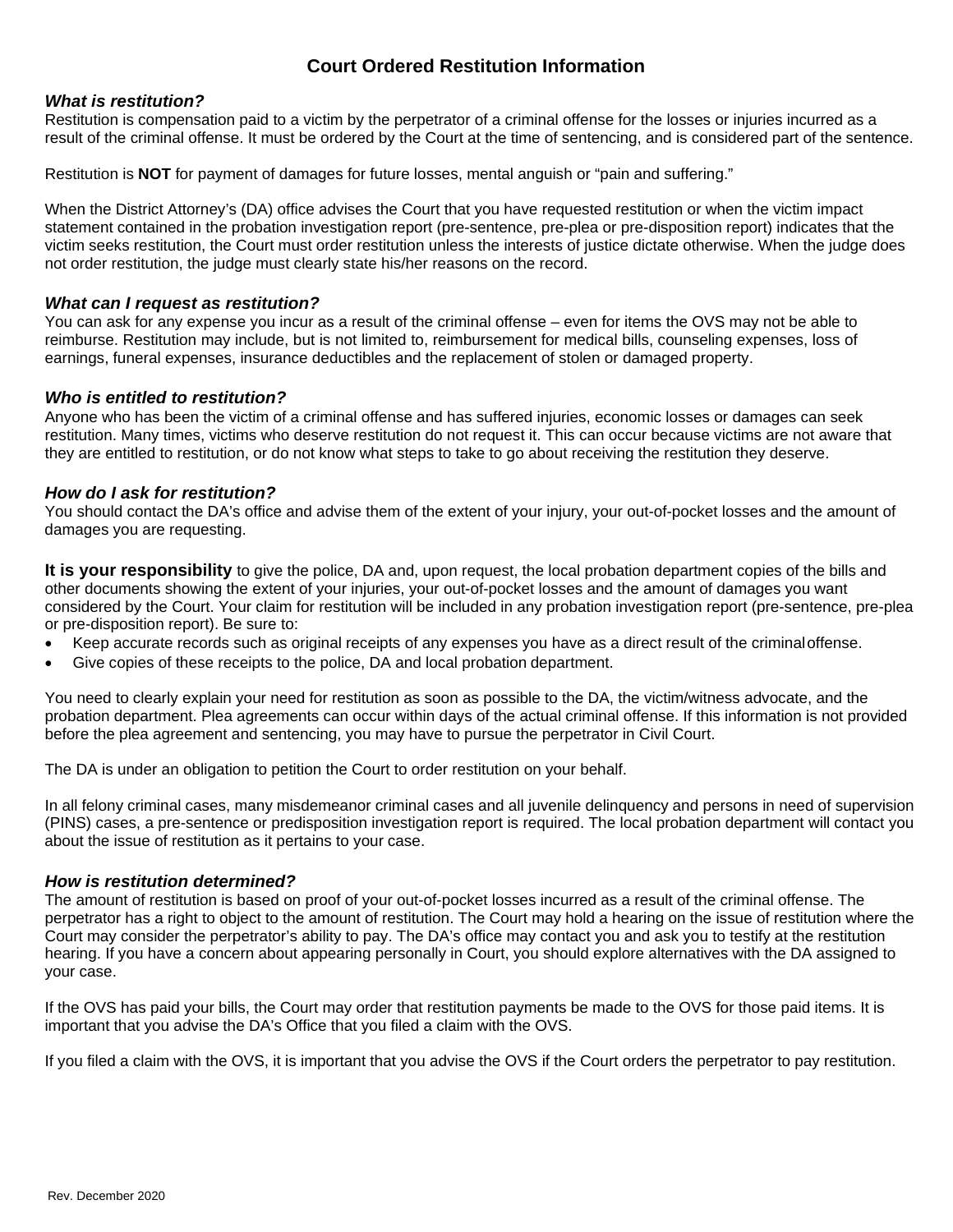Read *How to Apply for Compensation* before filling out this form.

## **Application for Compensation New York State Office of Victim Services**

**Please print.** Answer all questions. *It is a crime to file a false claim!*



| OVS VAP ID#                                                                                                                                                                                                                    | Victim Assistance Program Use Only<br>Program Name/Phone                                                                                                                                                                                                                 |                                                                 | Advocate Name/Email                                                                                                                                                                                                                                                                              |
|--------------------------------------------------------------------------------------------------------------------------------------------------------------------------------------------------------------------------------|--------------------------------------------------------------------------------------------------------------------------------------------------------------------------------------------------------------------------------------------------------------------------|-----------------------------------------------------------------|--------------------------------------------------------------------------------------------------------------------------------------------------------------------------------------------------------------------------------------------------------------------------------------------------|
|                                                                                                                                                                                                                                |                                                                                                                                                                                                                                                                          |                                                                 |                                                                                                                                                                                                                                                                                                  |
| Tell us about the victim.                                                                                                                                                                                                      |                                                                                                                                                                                                                                                                          |                                                                 |                                                                                                                                                                                                                                                                                                  |
| Last Name                                                                                                                                                                                                                      | <b>First Name</b>                                                                                                                                                                                                                                                        | MI                                                              | Social Security #<br>Date of Birth<br>□ Check here if you do not have one.<br><u> 1980 - 1980 - 1980 - 19</u>                                                                                                                                                                                    |
| <b>Mailing Address:</b>                                                                                                                                                                                                        |                                                                                                                                                                                                                                                                          |                                                                 |                                                                                                                                                                                                                                                                                                  |
| <b>Street</b><br>Apt. # (or $P. O. Box$ )                                                                                                                                                                                      | City                                                                                                                                                                                                                                                                     | County                                                          | State (or Foreign Country)<br>Zip Code                                                                                                                                                                                                                                                           |
|                                                                                                                                                                                                                                |                                                                                                                                                                                                                                                                          |                                                                 | Race/Ethnicity: UWhite Black   Asian   Hispanic   American Indian/Alaskan Native   Pacific Islander/Native Hawaiian   Other   Multi-Race                                                                                                                                                         |
|                                                                                                                                                                                                                                | <b>Marital Status:</b> Single Married Divorced Separated Widowed Lives with partner                                                                                                                                                                                      |                                                                 |                                                                                                                                                                                                                                                                                                  |
| Gender: Male Female                                                                                                                                                                                                            | Was the victim disabled at the time of the crime? $\Box$ Yes                                                                                                                                                                                                             |                                                                 | $\Box$ No<br>$\Box$ Unknown                                                                                                                                                                                                                                                                      |
| How did you first hear about the Office of Victim Services?                                                                                                                                                                    |                                                                                                                                                                                                                                                                          |                                                                 |                                                                                                                                                                                                                                                                                                  |
| $\Box$ Police<br>$\Box$ Hospital                                                                                                                                                                                               | □ District Attorney □ Victim Assistance Program                                                                                                                                                                                                                          | Radio/TV                                                        | □Brochure/Poster<br>$\Box$ Internet<br>$\Box$ Other                                                                                                                                                                                                                                              |
| instructions page.)                                                                                                                                                                                                            |                                                                                                                                                                                                                                                                          |                                                                 | If you are not the victim, and you are signing this claim, you are the claimant. Tell us about you. (See "Who can sign the claim?" on the                                                                                                                                                        |
| <b>Last Name</b>                                                                                                                                                                                                               | <b>First Name</b>                                                                                                                                                                                                                                                        | MI                                                              | Social Security #<br>Date of Birth<br>□ Check here if you do not have one.                                                                                                                                                                                                                       |
|                                                                                                                                                                                                                                |                                                                                                                                                                                                                                                                          |                                                                 |                                                                                                                                                                                                                                                                                                  |
| Mailing Address:                                                                                                                                                                                                               |                                                                                                                                                                                                                                                                          |                                                                 |                                                                                                                                                                                                                                                                                                  |
| Street<br>Apt. # (or $P.O.$ Box)<br>What is your relationship to the victim? (Check only one.)<br>□ Parent □ Spouse □ Child □ Legal Guardian □ Attorney □ Other (Explain):                                                     | City                                                                                                                                                                                                                                                                     | County                                                          | State (or Foreign Country)<br>Zip Code                                                                                                                                                                                                                                                           |
| Tell us about the crime. (Check only one.)<br>The victim died because of:<br>Motor Vehicle (DUI/DWI)<br>Motor Vehicle (Other)<br>Terrorism<br>Arson<br>Human Trafficking<br>Other Homicide:                                    | The victim was injured because of:<br>$\Box$ Assault<br>Sexual Assault<br>Child Physical Abuse/Neglect □ Terrorism<br>Child Sexual Abuse<br>Motor Vehicle (DUI/DWI)<br>Motor Vehicle (not DUI/DWI)   Human Trafficking<br>□ Child Pornography<br>$\Box$ Other (Explain): | $\Box$ Stalking<br>$\Box$ Kidnapping<br>$\Box$ Arson<br>Robbery | The victim lost essential personal property<br>because of:<br>$\Box$ Burglary<br>Arson<br>Motor Vehicle (DUI/DWI)<br>$\Box$ Criminal<br>Motor Vehicle (not DUI/DWI)<br><b>Mischief</b><br>Human Trafficking<br>Fraud/Financial<br>$\Box$ Robbery (No injury)<br>Crime<br>$\Box$ Other (Explain): |
| Where did the crime happen? (Check only one.) $\Box$ Work $\Box$ Owned residence $\Box$ Apt. Bldg. $\Box$ Public Street<br>□Subway/Bus □Parking Lot □Restaurant/Bar □School/School grounds □Shopping Mall □ Other (Explain):   |                                                                                                                                                                                                                                                                          |                                                                 |                                                                                                                                                                                                                                                                                                  |
|                                                                                                                                                                                                                                |                                                                                                                                                                                                                                                                          |                                                                 | Yes<br>$\Box$ No<br>Unknown<br>Unknown<br>Yes<br>No                                                                                                                                                                                                                                              |
|                                                                                                                                                                                                                                |                                                                                                                                                                                                                                                                          |                                                                 | Yes<br>Unknown<br>No                                                                                                                                                                                                                                                                             |
| Was the victim driving a livery cab when the crime happened?<br>Was the victim's property lost or damaged while trying to prevent or stop a<br>crime against someone else or while helping the authorities stop the crime?     |                                                                                                                                                                                                                                                                          |                                                                 | Unknown<br>Yes<br>$\Box$ No<br>Unknown<br>Yes<br>No<br>$\Box$ Yes<br>$\Box$ No                                                                                                                                                                                                                   |
| Crime Report #: All and All and All and All and All and All and All and All and All and All and All and All and All and All and All and All and All and All and All and All and All and All and All and All and All and All an | Police or criminal justice agency reported to:                                                                                                                                                                                                                           |                                                                 |                                                                                                                                                                                                                                                                                                  |
| County where crime happened:<br>Sounty where crime happened:                                                                                                                                                                   | Date of crime:                                                                                                                                                                                                                                                           |                                                                 |                                                                                                                                                                                                                                                                                                  |

Describe the crime in your ownwords: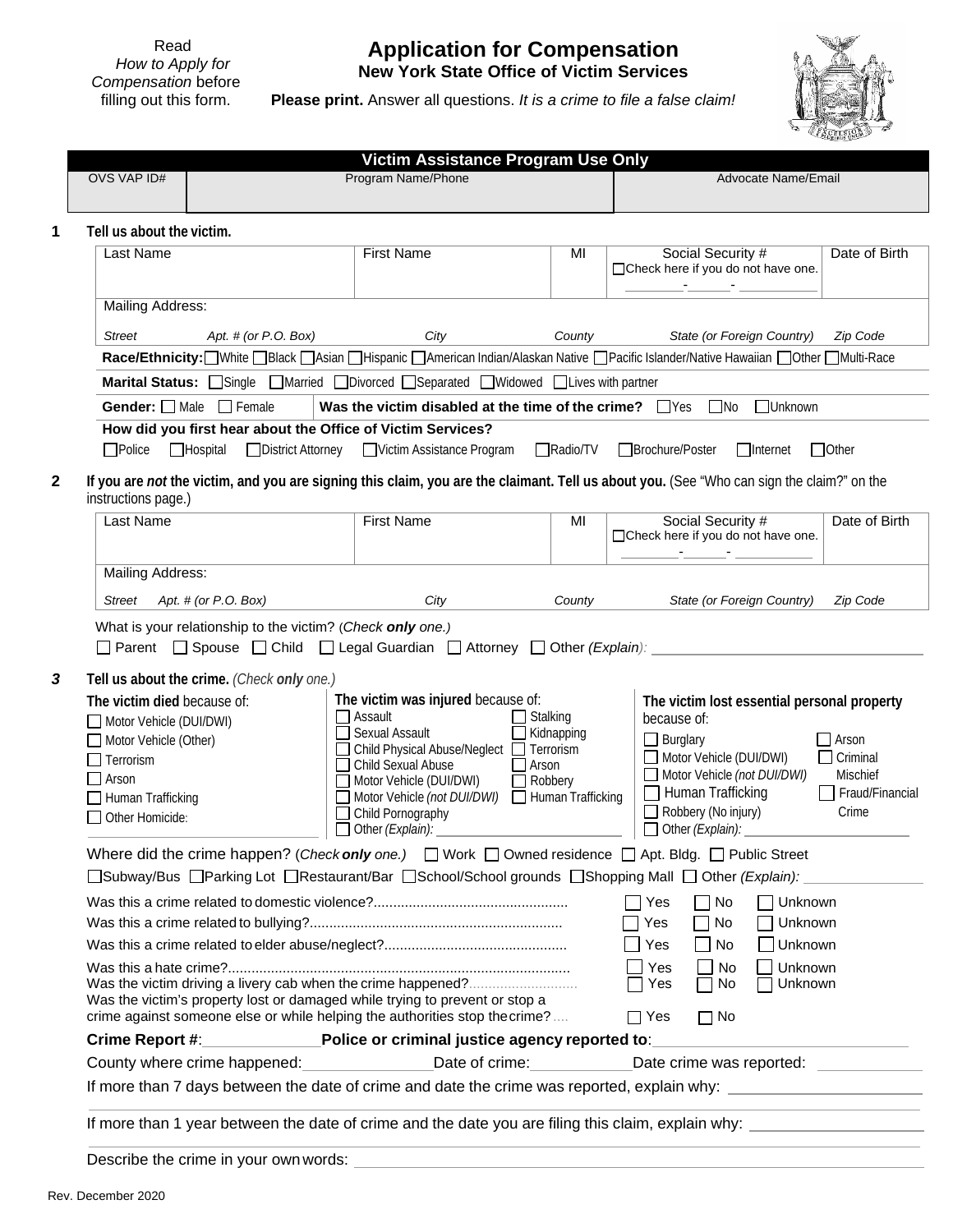| Tell us about the suspect. Suspect's name (if you know): |               |                                                                                                                                                                                                                                                                                                                                                                     |                          |                                    |                         |                          |
|----------------------------------------------------------|---------------|---------------------------------------------------------------------------------------------------------------------------------------------------------------------------------------------------------------------------------------------------------------------------------------------------------------------------------------------------------------------|--------------------------|------------------------------------|-------------------------|--------------------------|
|                                                          |               | Has the suspect been prosecuted for this crime? $\Box$ Yes $\Box$ No                                                                                                                                                                                                                                                                                                |                          | $\Box$ Not Yet                     |                         |                          |
|                                                          |               | Does the suspect live in the same house as the victim                                                                                                                                                                                                                                                                                                               |                          |                                    |                         |                          |
|                                                          |               | OR is the suspect a member of the victim's family? $\Box$ Yes $\Box$ No                                                                                                                                                                                                                                                                                             |                          |                                    |                         |                          |
|                                                          |               | Has the court issued an order of protection in this case? $\Box$ Yes $\Box$ No (If Yes, attach a copy.)                                                                                                                                                                                                                                                             |                          |                                    |                         |                          |
|                                                          |               | Has the DA asked the court to order restitution?                                                                                                                                                                                                                                                                                                                    | $\Box$ Yes $\Box$ No     | $\Box$ Not Yet                     |                         |                          |
|                                                          |               |                                                                                                                                                                                                                                                                                                                                                                     |                          |                                    |                         |                          |
|                                                          |               | NOTE - If you are eligible for compensation, the OVS may be able to reimburse for the expenses listed below. These items should also be<br>requested as part of court ordered restitution. Applicants are encouraged to share this information with prosecutors if there is a criminal                                                                              |                          |                                    |                         |                          |
|                                                          |               | case. See the Court Ordered Restitution Information page for important information about restitution.                                                                                                                                                                                                                                                               |                          |                                    |                         |                          |
|                                                          |               | Tell us about your expenses related to this crime. (Check all that apply.)                                                                                                                                                                                                                                                                                          |                          |                                    |                         |                          |
| Medical/Ambulance                                        |               | $\Box$ Loss of Support                                                                                                                                                                                                                                                                                                                                              | $\Box$                   | Lost Wages                         | Personal Transportation |                          |
| Crime Scene Cleanup<br>ΙI                                |               | (Death Claim Only)                                                                                                                                                                                                                                                                                                                                                  | DV Shelter<br>$\Box$     |                                    | Medical/Counseling      |                          |
| Security Device/System<br>$\perp$<br>$\Box$ Counseling   |               | Vocational/Rehabilitation<br>Funeral/Burial                                                                                                                                                                                                                                                                                                                         | Moving/Storage<br>$\Box$ | <b>Essential Personal Property</b> | $\Box$ Court            |                          |
| $\Box$                                                   |               | Other (Explain): <u>contract the contract of the contract of the contract of the contract of the contract of the contract of the contract of the contract of the contract of the contract of the contract of the contract of the</u>                                                                                                                                |                          |                                    |                         |                          |
|                                                          |               |                                                                                                                                                                                                                                                                                                                                                                     |                          |                                    |                         |                          |
| this crime. (If none, skip to 7.)                        |               | List any essential personal property, like cash, eyeglasses, or clothing that needs to be replaced because of                                                                                                                                                                                                                                                       |                          |                                    |                         |                          |
| Describe what was lost/damaged:                          |               | Cost                                                                                                                                                                                                                                                                                                                                                                |                          | Describe what was lost/damaged:    |                         | Cost                     |
|                                                          |               | 1. $\qquad \qquad \text{S}$                                                                                                                                                                                                                                                                                                                                         |                          | $-4.$                              |                         | \$                       |
|                                                          |               | 2. $\qquad \qquad \qquad \text{S}$                                                                                                                                                                                                                                                                                                                                  |                          |                                    |                         | $\frac{1}{2}$            |
| 3.                                                       |               | $\begin{picture}(20,20) \put(0,0){\vector(1,0){100}} \put(15,0){\vector(1,0){100}} \put(15,0){\vector(1,0){100}} \put(15,0){\vector(1,0){100}} \put(15,0){\vector(1,0){100}} \put(15,0){\vector(1,0){100}} \put(15,0){\vector(1,0){100}} \put(15,0){\vector(1,0){100}} \put(15,0){\vector(1,0){100}} \put(15,0){\vector(1,0){100}} \put(15,0){\vector(1,0){100}} \$ |                          | $6.$ $\overline{\phantom{a}}$      |                         |                          |
|                                                          |               |                                                                                                                                                                                                                                                                                                                                                                     |                          |                                    |                         |                          |
| Homeowner/Renter Insurance Company                       |               |                                                                                                                                                                                                                                                                                                                                                                     | Policy or ID#            |                                    |                         | Deductible<br>\$         |
|                                                          |               |                                                                                                                                                                                                                                                                                                                                                                     |                          |                                    |                         |                          |
| Auto/Other Insurance Company                             |               | - If there were no injuries and you are only asking for essential personal property benefits, skip to 15.<br>Tell us about the victim's or the parent's employment and insurance for Lost Wages.<br>If you do not want us to contact your employer, you cannot ask to be reimbursed for Lost Wages. (Skip to 8.)                                                    | Policy or ID#            |                                    |                         | Deductible<br>\$         |
|                                                          |               | Was the victim/parent of hospitalized minor victim employed when the crime happened? $\Box$ Yes $\Box$ No (If No, skip to 8.)<br>Did the victim/parent of hospitalized minor victim miss work because of the crime?                                                                                                                                                 |                          |                                    | $\Box$ Yes $\Box$ No    |                          |
| Employer's Name, Address, and Phone #:                   |               | Was the victim/parent self-employed? $\Box$ Yes $\Box$ No (If Yes, attach copies of last year's federal tax return and all schedules.)                                                                                                                                                                                                                              |                          |                                    |                         |                          |
| Employer                                                 | <b>Street</b> | City                                                                                                                                                                                                                                                                                                                                                                | State                    | <b>Zip Code</b>                    | Phone #                 |                          |
|                                                          |               |                                                                                                                                                                                                                                                                                                                                                                     |                          |                                    |                         |                          |
| Other Employer's Name, Address, and Phone #:             |               |                                                                                                                                                                                                                                                                                                                                                                     |                          |                                    |                         |                          |
| Employer                                                 | <b>Street</b> | City                                                                                                                                                                                                                                                                                                                                                                | <b>State</b>             | Zip Code                           | Phone #                 |                          |
|                                                          |               | Name, Address, and Phone # of doctor who certified victim could not go to work:                                                                                                                                                                                                                                                                                     |                          |                                    |                         |                          |
|                                                          |               |                                                                                                                                                                                                                                                                                                                                                                     |                          |                                    |                         |                          |
| Doctor                                                   | <b>Street</b> | City                                                                                                                                                                                                                                                                                                                                                                | <b>State</b>             | Zip Code                           | Phone #                 |                          |
|                                                          |               | Tell us about any insurance company that will cover the victim's lost time at work. (If none, write "None" below and skip to 8.)<br>Policy or ID # or "None"                                                                                                                                                                                                        |                          |                                    |                         | Policy or ID # or "None" |
| 1. Unemployment Insurance                                |               |                                                                                                                                                                                                                                                                                                                                                                     | 5. Workers' Compensation |                                    |                         |                          |
| 2. Disability Insurance                                  |               |                                                                                                                                                                                                                                                                                                                                                                     | 6. Other insurance       |                                    |                         |                          |
| 3. Pension Plan                                          |               |                                                                                                                                                                                                                                                                                                                                                                     |                          | 7. Social Security Benefits (ssn   |                         | <b>SSN</b>               |
| 4. Other insurance                                       |               |                                                                                                                                                                                                                                                                                                                                                                     | required)                | 8. SSI Benefits (ssn required)     |                         | <b>SSN</b>               |
|                                                          |               | If the victim died, fill out below if you have any burial expenses. (If not, skip to 9.)                                                                                                                                                                                                                                                                            |                          |                                    |                         |                          |
|                                                          |               | Also, attach a copy of the funeral home contract, other bills for burial expenses, and a photocopy of the Death Certificate, if you have them.                                                                                                                                                                                                                      |                          | Phone #:                           |                         |                          |
| Name of Funeral Home:<br>Address:                        |               |                                                                                                                                                                                                                                                                                                                                                                     |                          |                                    |                         |                          |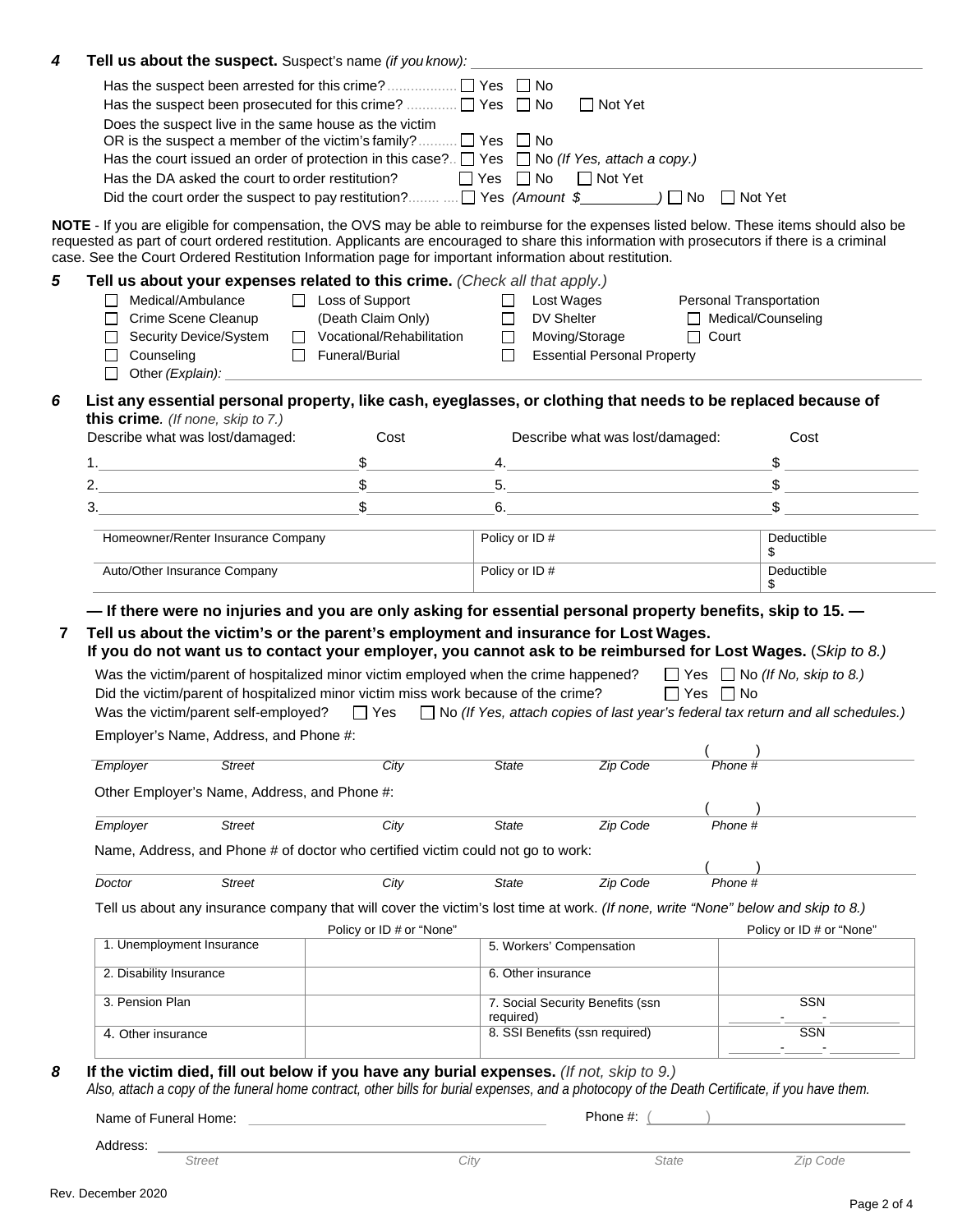#### **9 If the victim was injured or died because of this crime, fill out below.**

Describe the victim's injuries, briefly:

|                     |                  | Did the victim receive any medical treatment? $\Box$ Yes $\Box$ No (If No, skip to section 10.)   |         |
|---------------------|------------------|---------------------------------------------------------------------------------------------------|---------|
|                     |                  | Tell us about the health professionals who treated the victim for injuries related to this crime: |         |
|                     | <b>Full Name</b> | <b>Complete Address</b>                                                                           | Phone # |
|                     |                  |                                                                                                   |         |
|                     |                  |                                                                                                   |         |
| <b>First Doctor</b> |                  |                                                                                                   |         |
|                     |                  |                                                                                                   |         |
|                     |                  |                                                                                                   |         |
|                     |                  |                                                                                                   |         |

#### *10* **Tell us about the victim's dependents or others who depended on the victim for support.** *(If none, skip to 11.)*

| Dependent | Name    | Social Security # | Date of Birth | Relationship to Victim                              |
|-----------|---------|-------------------|---------------|-----------------------------------------------------|
|           | Address |                   |               | Are you the legal<br>guardian? $\Box$ Yes $\Box$ No |
| Other     | Name    | Social Security # | Date of Birth | Relationship to Victim                              |
| Dependent | Address |                   |               | Are you the legal<br>guardian? □ Yes □ No           |
| Other     | Name    | Social Security # | Date of Birth | Relationship to Victim                              |
| Dependent | Address |                   |               | Are you the legal<br>guardian? <sup>V</sup> es D No |

*If more than 3 dependents, attach a separate sheet and check here:*

#### *11* **Did anyone besides the victim receive counseling because of this crime?** *(If no, skip to 12.)*

| Who received counseling?               | Relationship to Victim | Insurance company billed for counseling | Policy or ID# |
|----------------------------------------|------------------------|-----------------------------------------|---------------|
| Counselor's name, address and phone #: |                        |                                         |               |
| Who else received counseling?          | Relationship to Victim | Insurance company billed for counseling | Policy or ID# |
| Counselor's name, address and phone #: |                        |                                         |               |

If more than 2 people received counseling because of this crime, check here and attach a separate sheet to describe.  $\Box$ 

#### *12* **List any insurance covering the victim or the victim's dependents.** *If no insurance, write "None" below.*  If you have applied but are not covered yet, write "Pending" under Policy or ID#.

Policy or ID # *Name of person(s) covered by this insurance:*

| Primary Insurance Company                     |  |  |
|-----------------------------------------------|--|--|
| Major Medical Insurance Company               |  |  |
| Other Insurance (Union, Dental, Vision, etc.) |  |  |
| Medicare                                      |  |  |
| Medicaid                                      |  |  |
| Workers' Compensation                         |  |  |
| Auto Insurance                                |  |  |
| Other insurance                               |  |  |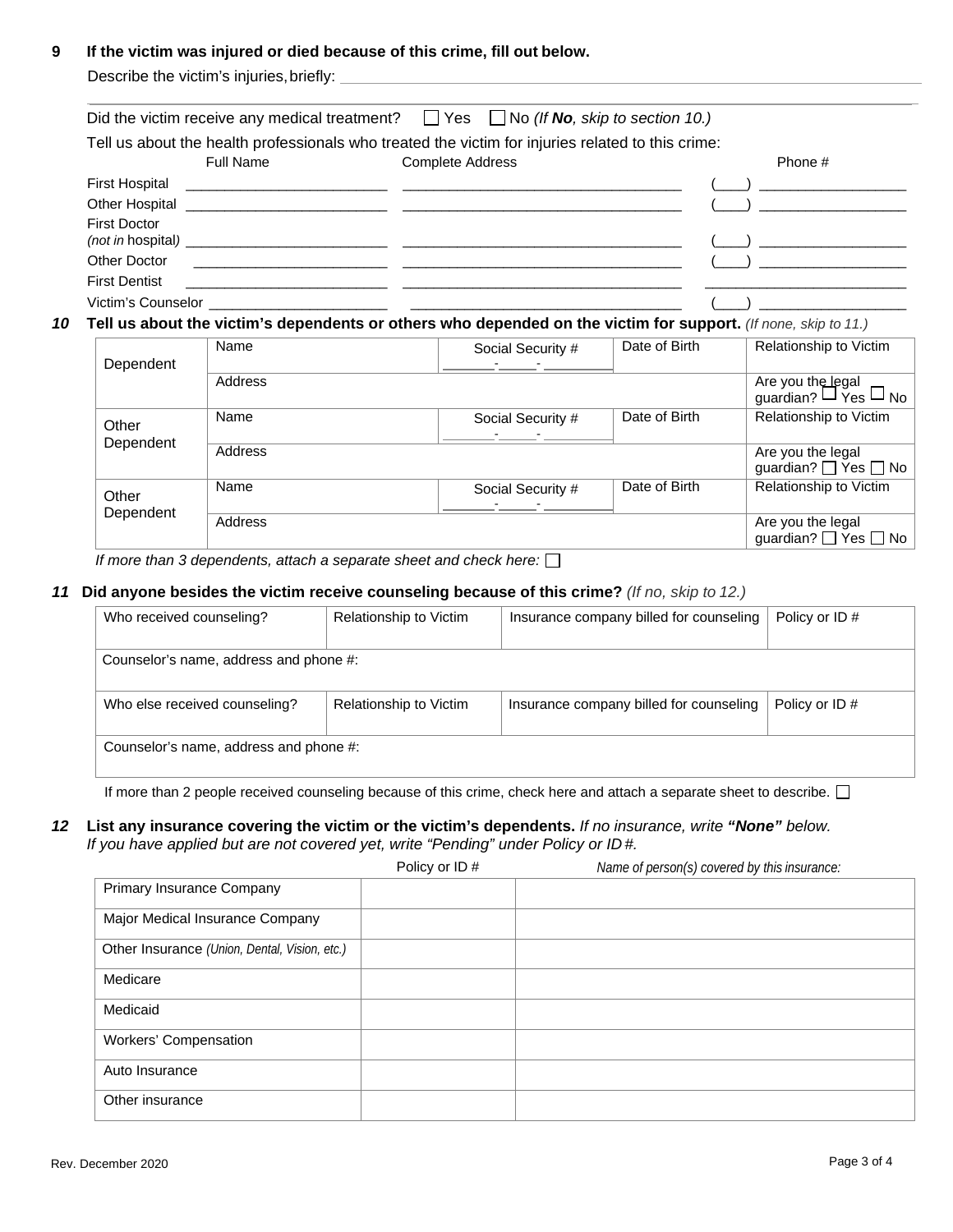#### **13 If the victim died, tell us about any life insurance and death benefits.**

|                | Company Name                                                                                 | Address                                                                                                                                                                                                                                                                                                                                                                                                                                                                                                                                                                                                                                                                                                                                                                                                                                                                                                                                                                                                                                                                                                                                                                                                                                                                                                                                                                                                                                                                                                                                      |                       | Phone #          |                          | Policy or ID#                                                                           |
|----------------|----------------------------------------------------------------------------------------------|----------------------------------------------------------------------------------------------------------------------------------------------------------------------------------------------------------------------------------------------------------------------------------------------------------------------------------------------------------------------------------------------------------------------------------------------------------------------------------------------------------------------------------------------------------------------------------------------------------------------------------------------------------------------------------------------------------------------------------------------------------------------------------------------------------------------------------------------------------------------------------------------------------------------------------------------------------------------------------------------------------------------------------------------------------------------------------------------------------------------------------------------------------------------------------------------------------------------------------------------------------------------------------------------------------------------------------------------------------------------------------------------------------------------------------------------------------------------------------------------------------------------------------------------|-----------------------|------------------|--------------------------|-----------------------------------------------------------------------------------------|
| Life Insurance |                                                                                              | <u> 2000 - Jan James James Jan James James James James James James James James James James James James James Jam</u>                                                                                                                                                                                                                                                                                                                                                                                                                                                                                                                                                                                                                                                                                                                                                                                                                                                                                                                                                                                                                                                                                                                                                                                                                                                                                                                                                                                                                         |                       |                  |                          |                                                                                         |
| Pension Plan   |                                                                                              |                                                                                                                                                                                                                                                                                                                                                                                                                                                                                                                                                                                                                                                                                                                                                                                                                                                                                                                                                                                                                                                                                                                                                                                                                                                                                                                                                                                                                                                                                                                                              |                       |                  |                          |                                                                                         |
| Other          |                                                                                              |                                                                                                                                                                                                                                                                                                                                                                                                                                                                                                                                                                                                                                                                                                                                                                                                                                                                                                                                                                                                                                                                                                                                                                                                                                                                                                                                                                                                                                                                                                                                              |                       |                  |                          |                                                                                         |
| Medicaid       |                                                                                              |                                                                                                                                                                                                                                                                                                                                                                                                                                                                                                                                                                                                                                                                                                                                                                                                                                                                                                                                                                                                                                                                                                                                                                                                                                                                                                                                                                                                                                                                                                                                              |                       |                  |                          |                                                                                         |
| Workers'       |                                                                                              |                                                                                                                                                                                                                                                                                                                                                                                                                                                                                                                                                                                                                                                                                                                                                                                                                                                                                                                                                                                                                                                                                                                                                                                                                                                                                                                                                                                                                                                                                                                                              |                       |                  |                          |                                                                                         |
|                |                                                                                              |                                                                                                                                                                                                                                                                                                                                                                                                                                                                                                                                                                                                                                                                                                                                                                                                                                                                                                                                                                                                                                                                                                                                                                                                                                                                                                                                                                                                                                                                                                                                              |                       |                  |                          |                                                                                         |
|                |                                                                                              | Do any of these policies cover the victim's burial expenses? $\Box$ Yes $\Box$ No                                                                                                                                                                                                                                                                                                                                                                                                                                                                                                                                                                                                                                                                                                                                                                                                                                                                                                                                                                                                                                                                                                                                                                                                                                                                                                                                                                                                                                                            |                       |                  |                          |                                                                                         |
|                |                                                                                              | Has anyone applied for the Social Security Death Benefit?                                                                                                                                                                                                                                                                                                                                                                                                                                                                                                                                                                                                                                                                                                                                                                                                                                                                                                                                                                                                                                                                                                                                                                                                                                                                                                                                                                                                                                                                                    | $\Box$ Yes $\Box$ No  |                  |                          |                                                                                         |
|                |                                                                                              | Tell us about your financial situation. You MUST fill out ALL sections below. If none, enter zero (0).                                                                                                                                                                                                                                                                                                                                                                                                                                                                                                                                                                                                                                                                                                                                                                                                                                                                                                                                                                                                                                                                                                                                                                                                                                                                                                                                                                                                                                       |                       |                  |                          |                                                                                         |
|                |                                                                                              |                                                                                                                                                                                                                                                                                                                                                                                                                                                                                                                                                                                                                                                                                                                                                                                                                                                                                                                                                                                                                                                                                                                                                                                                                                                                                                                                                                                                                                                                                                                                              |                       |                  |                          |                                                                                         |
|                |                                                                                              | What is your total annual income (from ALL sources)? If you are not sure, estimate: \$                                                                                                                                                                                                                                                                                                                                                                                                                                                                                                                                                                                                                                                                                                                                                                                                                                                                                                                                                                                                                                                                                                                                                                                                                                                                                                                                                                                                                                                       |                       |                  |                          |                                                                                         |
|                |                                                                                              | List ALL your assets and ALL your debts below. If you are not sure, estimate. Attach additional pages, if needed.                                                                                                                                                                                                                                                                                                                                                                                                                                                                                                                                                                                                                                                                                                                                                                                                                                                                                                                                                                                                                                                                                                                                                                                                                                                                                                                                                                                                                            |                       |                  |                          |                                                                                         |
|                | Your Assets - If none, enter zero (0).                                                       |                                                                                                                                                                                                                                                                                                                                                                                                                                                                                                                                                                                                                                                                                                                                                                                                                                                                                                                                                                                                                                                                                                                                                                                                                                                                                                                                                                                                                                                                                                                                              |                       |                  |                          | Your Debts - How much do you owe now?                                                   |
|                | Savings, stocks, bonds                                                                       | \$                                                                                                                                                                                                                                                                                                                                                                                                                                                                                                                                                                                                                                                                                                                                                                                                                                                                                                                                                                                                                                                                                                                                                                                                                                                                                                                                                                                                                                                                                                                                           |                       |                  | If none, enter zero (0). |                                                                                         |
|                |                                                                                              |                                                                                                                                                                                                                                                                                                                                                                                                                                                                                                                                                                                                                                                                                                                                                                                                                                                                                                                                                                                                                                                                                                                                                                                                                                                                                                                                                                                                                                                                                                                                              |                       |                  |                          |                                                                                         |
|                | Real Property (house, etc.)                                                                  | $\overline{\$}$                                                                                                                                                                                                                                                                                                                                                                                                                                                                                                                                                                                                                                                                                                                                                                                                                                                                                                                                                                                                                                                                                                                                                                                                                                                                                                                                                                                                                                                                                                                              | Mortgage              | \$               |                          |                                                                                         |
| If Yes:        | Proceeds from life insurance<br>Lawyer's Name<br>Authorization to speak with representative: | $\sqrt[6]{\frac{1}{2}}$<br>Is a private lawyer (not DA) representing you? □ Yes □ No                                                                                                                                                                                                                                                                                                                                                                                                                                                                                                                                                                                                                                                                                                                                                                                                                                                                                                                                                                                                                                                                                                                                                                                                                                                                                                                                                                                                                                                         | Loans<br>Address      | $\overline{\$}$  |                          | Phone #                                                                                 |
|                |                                                                                              | If you would like to give permission to a family member, friend or other person to speak to OVS regarding your claim, enter here.                                                                                                                                                                                                                                                                                                                                                                                                                                                                                                                                                                                                                                                                                                                                                                                                                                                                                                                                                                                                                                                                                                                                                                                                                                                                                                                                                                                                            |                       |                  |                          |                                                                                         |
| Name of Person |                                                                                              |                                                                                                                                                                                                                                                                                                                                                                                                                                                                                                                                                                                                                                                                                                                                                                                                                                                                                                                                                                                                                                                                                                                                                                                                                                                                                                                                                                                                                                                                                                                                              | Address               |                  |                          | Phone #                                                                                 |
|                | <b>Victim/Claimant's Authorization:</b>                                                      |                                                                                                                                                                                                                                                                                                                                                                                                                                                                                                                                                                                                                                                                                                                                                                                                                                                                                                                                                                                                                                                                                                                                                                                                                                                                                                                                                                                                                                                                                                                                              |                       |                  |                          |                                                                                         |
|                | with that person in order that they assist me with this claim.                               | I ACKNOWLEDGE that accepting an award from the Office of Victim Services (OVS) creates a lien in favor of the State of New York on any recovery relating to the<br>crime upon which this claim is based, including any judgment, settlement or order of restitution. I further authorize any funeral director, attorney, employer, police<br>or other public authority, insurance company or any person who rendered services to the above, or having knowledge of the same, to furnish the OVS or its<br>representatives the following information: Workers' Compensation records, information relating to the crime or any injuries or death suffered as the result of the<br>crime, and information relating to this claim. If an award is made, I authorize the OVS to make payments directly to the provider of services. I also authorize the<br>OVS to share my information and records compiled for this claim with the local Victim Assistance Program (VAP) in order for the VAP to assist the OVS in processing<br>my claim and making its determination. If a private lawyer has been indicated above, I also authorize the OVS to share my information and records compiled for<br>this claim with the lawyer in order for him/her to act as my representative. I understand a separate Notice of Appearance from my lawyer will be needed in addition<br>to this authorization. If a family member, friend or other person is indicated above, I authorize the OVS to share my information and records compiled for this claim |                       |                  |                          |                                                                                         |
|                |                                                                                              | A photocopy of this authorization shall be deemed as effective as the original.                                                                                                                                                                                                                                                                                                                                                                                                                                                                                                                                                                                                                                                                                                                                                                                                                                                                                                                                                                                                                                                                                                                                                                                                                                                                                                                                                                                                                                                              |                       |                  |                          |                                                                                         |
|                |                                                                                              |                                                                                                                                                                                                                                                                                                                                                                                                                                                                                                                                                                                                                                                                                                                                                                                                                                                                                                                                                                                                                                                                                                                                                                                                                                                                                                                                                                                                                                                                                                                                              |                       |                  |                          |                                                                                         |
|                | Claimant's Signature                                                                         |                                                                                                                                                                                                                                                                                                                                                                                                                                                                                                                                                                                                                                                                                                                                                                                                                                                                                                                                                                                                                                                                                                                                                                                                                                                                                                                                                                                                                                                                                                                                              | Date                  |                  |                          | Daytime Phone #                                                                         |
|                | Email: <u>Communication of the Communication of the Communication</u>                        |                                                                                                                                                                                                                                                                                                                                                                                                                                                                                                                                                                                                                                                                                                                                                                                                                                                                                                                                                                                                                                                                                                                                                                                                                                                                                                                                                                                                                                                                                                                                              | □ Traditional Chinese | □ Haitian Creole | $\Box$ Italian           | Language you prefer to speak: □ English □ Spanish □ Simplified Chinese<br>$\Box$ Korean |

- One completed HIPAA form for **each service provider** listed on this form (You can photocopy the HIPAAform.)
- Letters from any insurers denying or authorizing payment for the services listed on this form.

*Remember:* You must bill your insurance company or benefits plan **before** the OVS can pay.

**Mail your documents to:** New York State Office of Victim Services

AE Smith Building 80 S. Swan Street Albany, NY 12210-8002